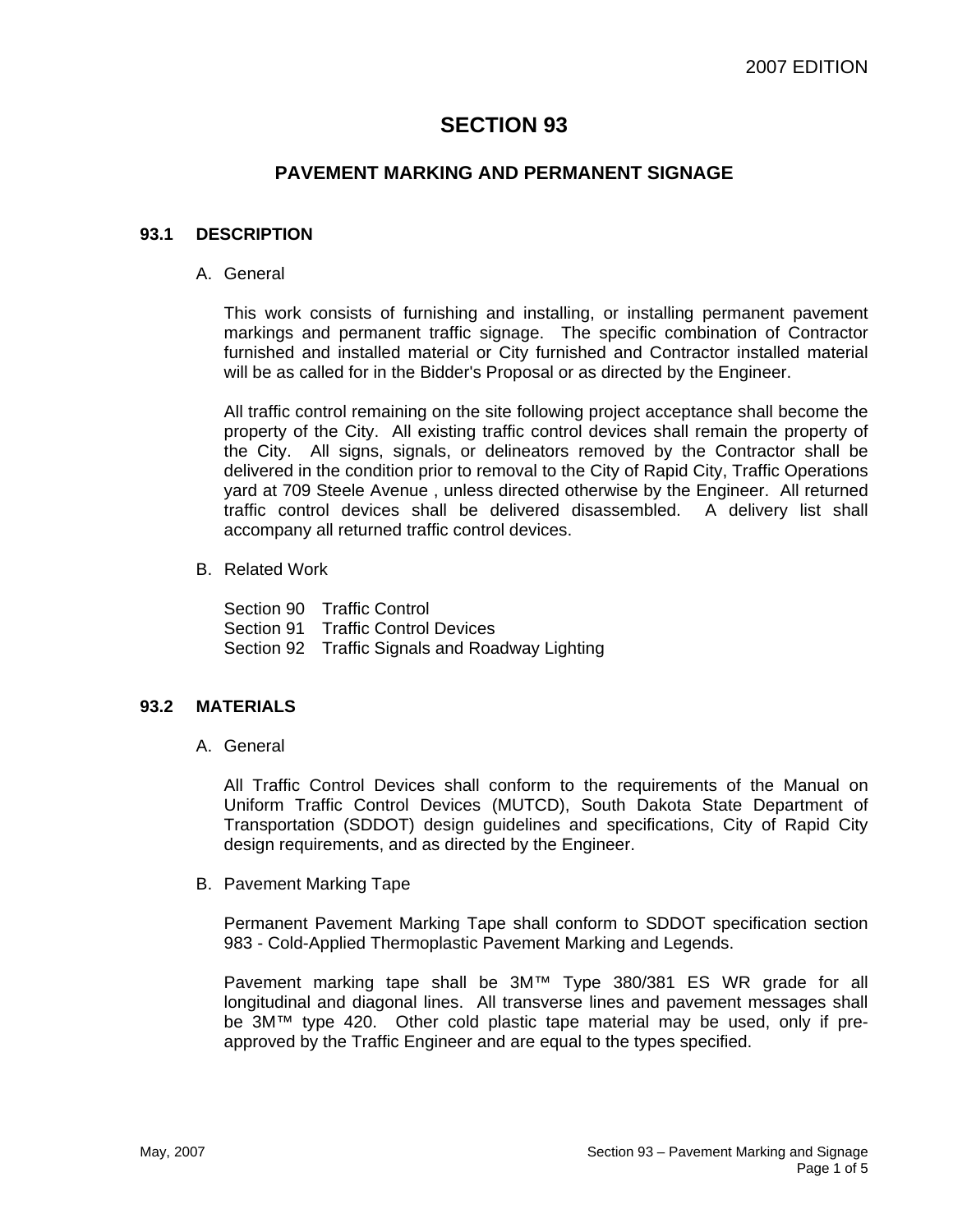#### C. Pavement Marking Paint

Paint pavement markings and beads, when specified, shall meet or exceed current State of South Dakota specification for such materials.

D. Signage

All signs shall be fabricated using an aluminum backing having a thickness of 0.080 inches and meeting the other requirement contained in SDDOT specification section 982.2A.1-2.

High Intensity Reflective Sheeting (Type III or higher) will be required for use on all signs except street name signs, which shall be Diamond Grade™ VIP sheeting (Type IX).

All sign facing shall use a pressure sensitive adhesive to attach the sign face to backing.

All facing materials and inks used in sign fabrication shall have a minimum five-year manufacturer's warranty.

All sign posts shall be galvanized square perforated tube in accordance with South Dakota Department of Transportation Specification 632. and 982.2, C.1., Perforated Tube Posts. Sign posts shall have a 12 gauge wall thickness.

#### **93.3 CONSTRUCTION REQUIREMENTS**

#### A. General

The Contractor shall furnish, and/or install required pavement marking material, signs and delineators.

#### B. Permanent Pavement Marking

Permanent Pavement Marking Tape installation shall conform to SDDOT specification section 983 - Cold-Applied Thermoplastic Pavement Marking and Legends, permanent Pavement Marking Tape shall be applied in accordance with the manufacturer's recommendations. Permanent Pavement Marking Tape shall carry to the City all standard manufacturers' warranties.

Installation of painted pavement markings and beads, when specified, shall meet or exceed current State of South Dakota specification for such materials.

Permanent centerline marking and, on multi-lane sections, permanent lane lines, and stop bars at traffic signals shall be placed prior to opening to traffic newly paved or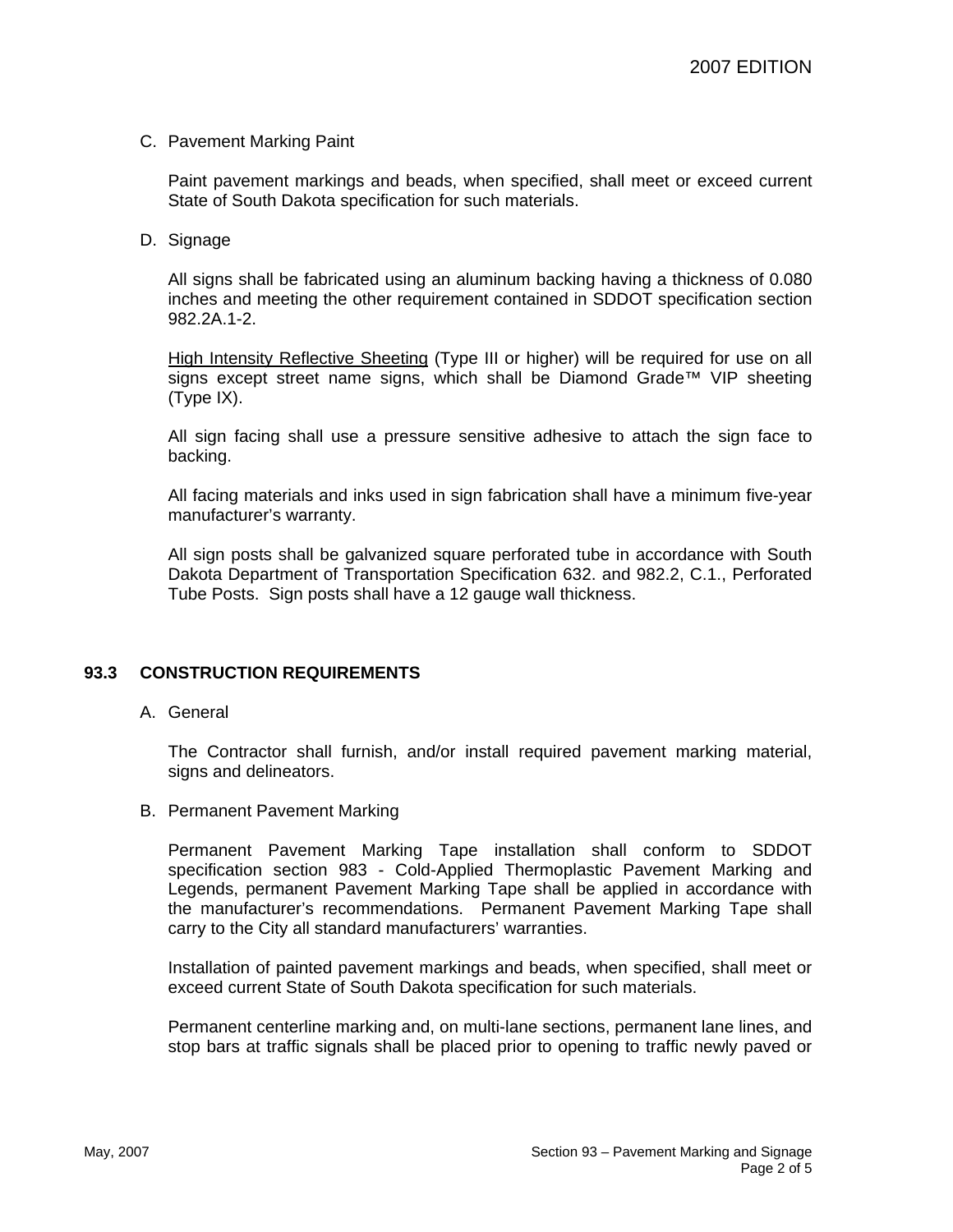roto-milled surfaces, asphalt surface treatments, seal, prime, and tack coats. Marking of edge lines are not required prior to opening to traffic.

Permanent markings shall be of the design, size and color specified on the plans or as directed by the Engineer.

Permanent Road Markers shall be applied in accordance with the manufacturer's recommendations. Location, color and number shall be as shown on the plans, or, as directed by the Engineer. Specific type used shall be, approved by the Engineer prior to use.

C. Removal of Pavement Markings

Traffic stripes and pavement markings not matching current traffic flows, or as designated by the Engineer, shall be completely removed and obliterated. Existing and temporary markings, which the Engineer determines to be no longer applicable shall be completely removed and obliterated at no expense to the City. Removal of **ALL** conflicting existing and temporary markings shall be completed prior to opening the road to traffic. Temporary markings shall be removed prior to the installation of replacement permanent pavement markings.

Pavement markings shall be removed by any method that does not damage the surface or texture of the pavement. Sand or other material deposited on the pavement as a result of removing markings shall be removed as work progresses. Accumulations of blast media or other material, which might interfere with drainage or might constitute a hazard to traffic, will not be permitted.

Covering the markings is not acceptable.

Where blast cleaning is used for the removal of pavement markings or for removal of objectionable material, and such removal operation is being performed within ten (10) feet of a lane occupied by the traveling public, the residue, including dust, shall be removed immediately after contact between the blast media and the surface being treated. Removal shall be by a vacuum attachment operating concurrently with the blast cleaning operation or by other methods approved by the Engineer. Contractor shall take all necessary precautions to protect the traveling public during the removal operation.

Damage to the pavement or surfacing caused by pavement marking removal shall be repaired at the Contractor's expense by methods acceptable to the Engineer.

D. Installation of Pavement Markings

Permanent pavement marking installation shall occur in a manner and environment meeting all manufacturers' recommendations. Installation shall be done in such a manner so as to not void any applicable manufacturer's warranties.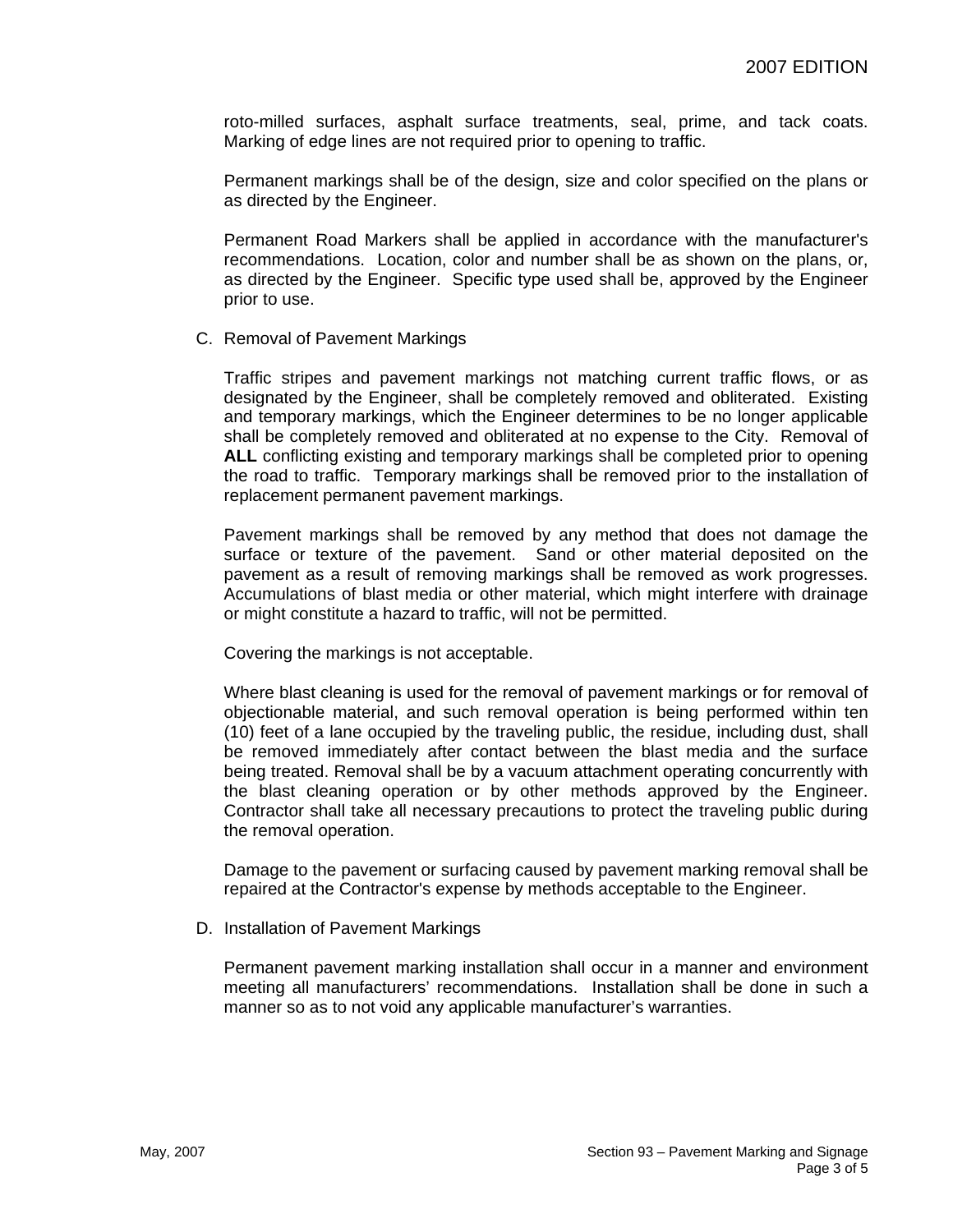Whenever a non-standard installation method is called for on the drawings, Detailed Specification will govern such installations.

When weather, time-of-year, or the Contractor's operation does not allow the installation of permanent pavement markings, the Contractor install temporary markings and remain responsible for the maintenance of temporary pavement markings until such time as the permanent pavement markings are installed.

E. Permanent Traffic Signage

Permanent traffic signage shall meet all requirements of the City, State of South Dakota Department of Transportation (SDDOT) specifications and those contained in the Manual on Uniform Traffic Control Devices.

All signs shall be mounted in a manner that satisfies break-away requirements as set forth by the FHWA and SDDOT. Break-away support hardware shall be of a type similar to that in use by the City at the time of sign installation.

Permanent traffic signs shall be installed where shown on the plans, or, as modified by the Engineer. A list of all traffic signs installed shall be furnished to the City.

All signs shall be sized to meet the "standard" sign size as defined in the Manual on Uniform Traffic Control Devices. Over sized signs will be identified in the plans.

Permanent traffic sign installation shall include the sign face, backing, post, stub, and all incidental hardware.

Sign post sleeves installed in pavement areas shall be installed within an approved casing.

All signs installed during the period of construction shall remain the full responsibility of the contractor until acceptance by the City. All permanent traffic signs shall be installed prior to allowing traffic onto the adjacent section of roadway.

#### **93.4 METHOD OF MEASUREMENT**

Measurement for permanent pavement markings shall be as follows:

All line markings (longitudinal or transverse) shall be measured to the nearest linear foot.

All messages will be measured on a per each message basis.

Measurement for permanent traffic signs shall be on a per sign basis. Signs having similar legends shall be considered to have similar prices as long as the size and color of the sign is the same.